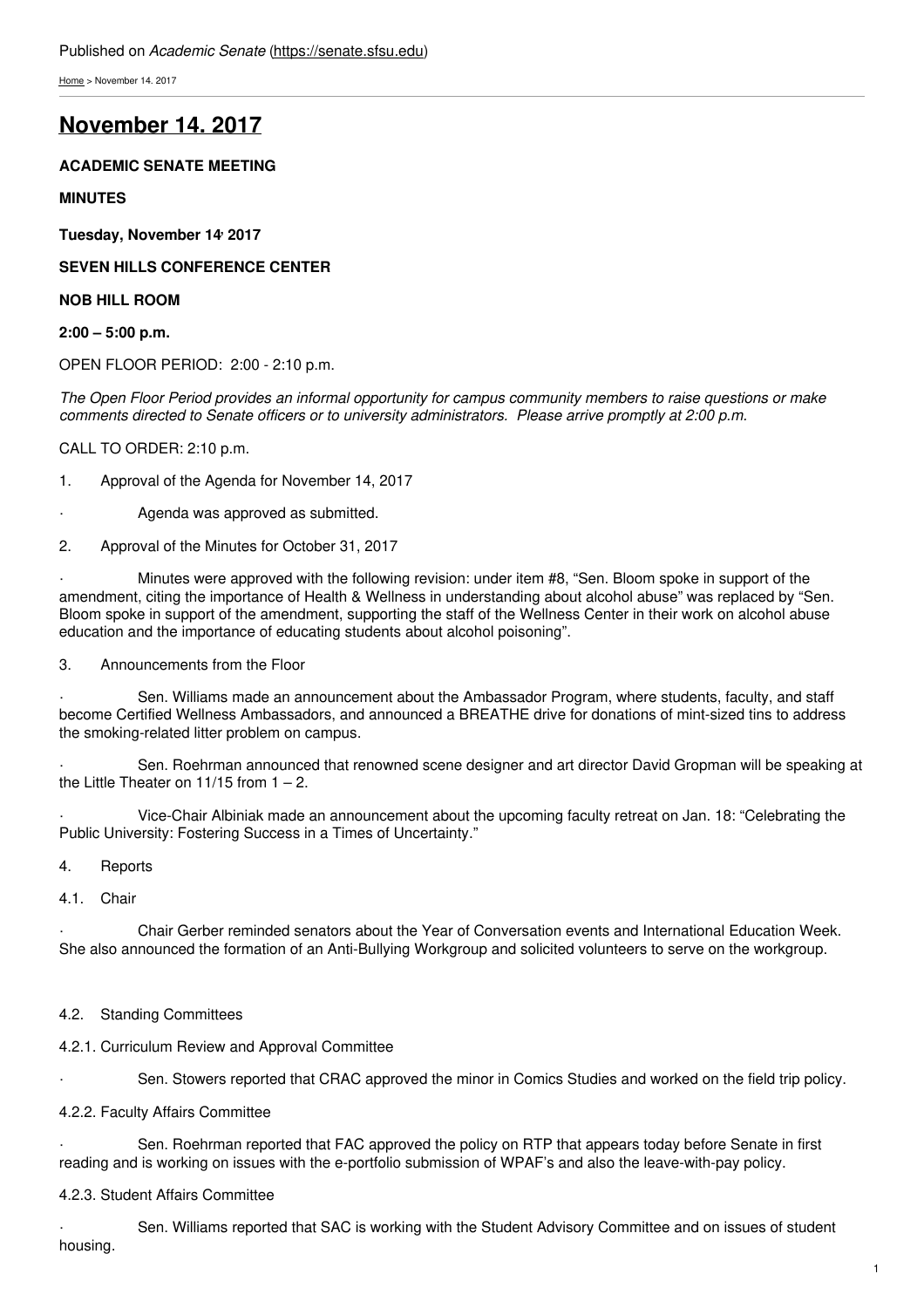#### 4.2.4. Strategic Issues Committee

Sen. Gen reported that SIC is working on the Administrative Search Pool policy.

4.2.5. Academic Policies Committee

Sen. Wilson reported that APC is working on the large on-line course policy and on BRC proposed changes.

5. Robert Nava, Vice President for Advancement –Report on Advancement Plans and Activities

· VP Nava gave a presentation on advancement, an update about the Bold Thinking campaign.

Sen. Sinha asked whether stock options could be provided for donors.

Sen. Wilson asked how athletics might play a role in advancement campaigns.

Sen. Stowers asked for clarification on slide 9 in VP Nava's presentation. VP Nava answered that Genetech, Salesforce, and Biorad are some of the companies with which SF State is seeking to work and described what "other groups" meant on the slide in question.

Sen. Yee-Melichar asked what efforts were being made to leverage alumni/ae and how we could involve emeritus/a faculty and staff.

Sen. Williams asked what falls under "student support" on slide #10. VP Nava described the importance of programs like Guardian Scholars and Project Rebound. Sen. Williams talked about issues with basic needs for students, including food insecurities and housing.

6. Senators Collins, Reyes and Castillo - College of Ethnic Studies letter to the Provost and presentation to the Senate on October 17, 2017 (postponed from October 31, 2017)

· Sen. Castillo reminded senators of the presentation by the chairs of the College of Ethnic Studies in the Open Floor Time and ceded his time to the chairs of the College of Ethnic Studies to present their information as an agenda item.

Sen. Reyes, Director of Cesar Chavez Institute, presented data about inequities in the allocation of resources to the College of Ethnic Studies.

Prof. Martinez, Chair of the Latina/o Studies Department and Prof. Fischer, Chair of Africana Studies Department, presented data about student success and classes from the College of Ethnic Studies and also about the need for increased resources for the College of Ethnic Studies.

Prof. Fischer, Chair of the Africana Studies Department, and Prof. McDougal, Director of the Black Unity Center, spoke about what they titled the "Africana Studies Effect," an increase in success for African American students regardless of major when they take classes in Africana Studies.

· Prof. Ferrera, Director of Race and Resistance Studies, addressed the process that representatives of the College of Ethnic Studies have been pursuing so far, and called for the Senate to take action.

Sen. Collins asked why the SIC or the Task Force formed between the president and the College of Ethnic Studies have not been successful in solving the problem. Sen. Reyes answered that the task force never came together, and that SIC focused more generally on budget transparency.

Sen. Foley thanked the students in the room for their participation and asked for more details about what actions the Senate can take to support the College of Ethnic Studies.

· A statement was read from students involved with the Black Unity Center, which urged SF State to address funding gaps for the College of Ethnic Studies.

Prof. Fischer pointed out shortfalls in staffing and shortfalls in faculty hires in the College of Ethnic Studies.

Prof. Ferrera asserted that the agreed-upon outcomes from the end of the Hunger Strike have not yet been met.

· Chair Gerber called for the Senate to focus on what the Academic Senate, specifically, could do to address the issue.

· Sen. Collins discussed an equity issue across campus, which came about through the process of restructuring the colleges.

· Chair Gerber agreed that this equity issue would be good to put on the agenda for future senate meetings.

7. Michael Scott, Associate Vice President of Research and Sponsored Programs – Update on ORSP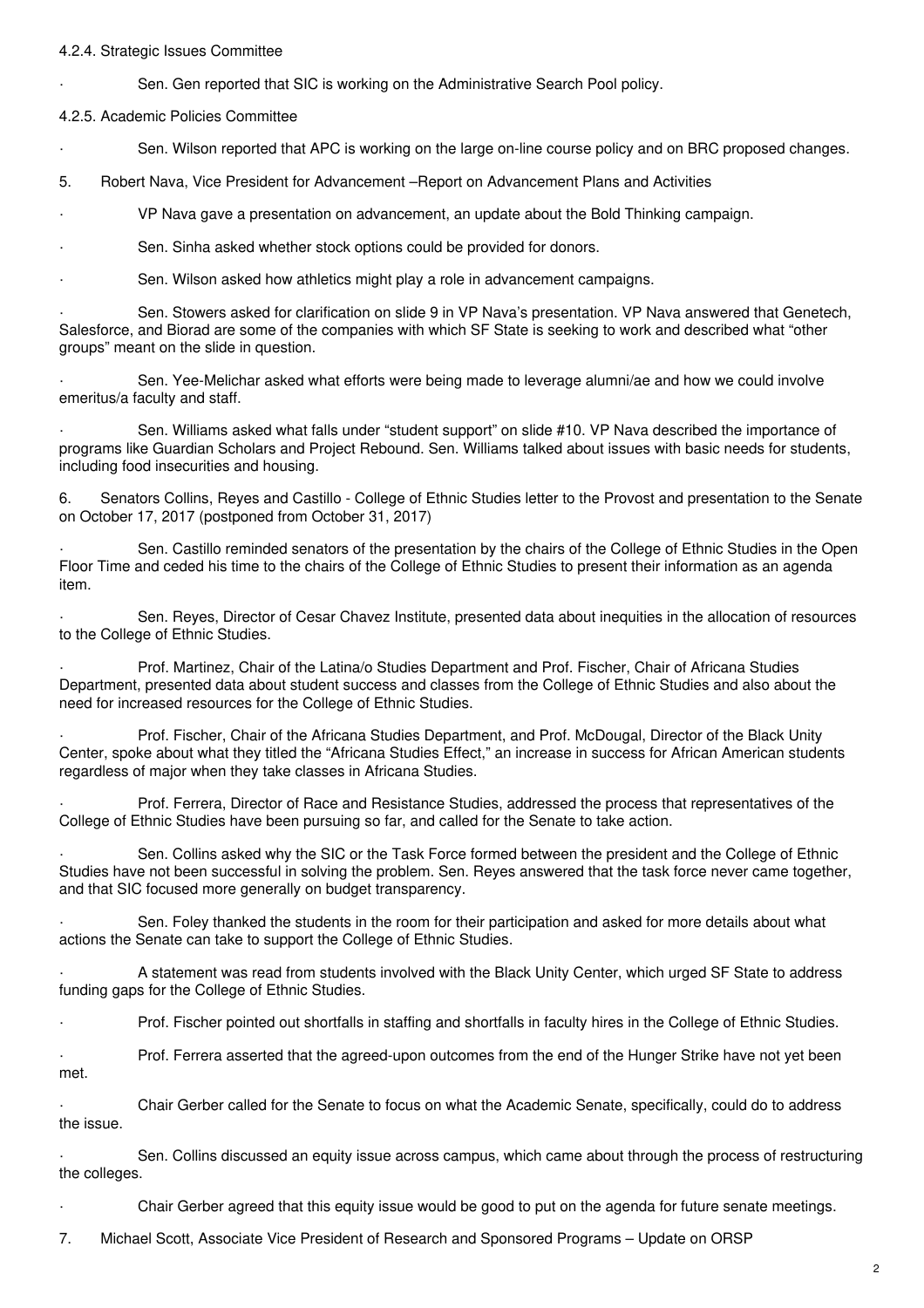· AVP Michael Scott gave a presentation on the working of ORSP and how ORSP contributes to student success and campus experience.

Sen. Yu expressed support for the ORSP staff and concerns about understaffing. She asked how the Senate could help to support the staff.

Sen. Hines described her experiences as the chair of IRB and the hard work done by members of IRB, and surmised that the number of exemptions will decrease. She recommended that the number of people involved in IRB increases.

Sen. Lopez asked for clarification about stipends versus assistantships and asked about whether undocumented students could receive assistantships from grants. AVP Scott answered that federal funds cannot go to undocumented students. Sen. Lopez asked whether state and local funds could go to undocumented students. AVP Scott answered that stipends might be awarded and pointed out issues with Human Resources rules.

8. Senators Yee-Melichar, Collins and Sinha - Report from the Academic Senate of the California State University

Sen. Yee-Melichar, Collins, and Sinha presented an update from the ASCSU. Three resolutions were approved, including a resolution about standards for quantitative reasoning, a resolution to recognize and commend first responders in the Sonoma Fire Emergency, and a commendation for faculty trustee Steven Stepanek. They requested feedback on three resolutions, one on shared governance and consultation, one about expanding Project Rebound, and one that proposed an alternative process for C-ID Course Review. They also requested feedback on a report of the Task Force for a Sustainable Financial Model for the CSU and on the CSU Sustainability Committee: Campus as Living Lab.

Sen. Foley announced that representatives from SF State will be attending CSSA and asked whether there were issues that the ASCSU senators wanted to be brought to the CSSA.

Sen. Reyes asked where to find the sustainability report. Sen. Yee-Melichar answered that it can be found on the Academic Senate ilearn site.

9. Laura Lisy-Wagner, Secretary – Committee on Committees Report

Secretary Lisy-Wagner presented a report from the Committee on Committees. Among the findings, she asked for committee chairs to follow through and submit end-of-year reports each year.

10. Recommendation from the Curriculum Review and Approval Committee: Proposed Master of Science degree program in Business Analytics (*second reading)*

Sen. Stowers moved the item and spoke in favor of it, reminding the Senate that CRAC has discussed and unanimously approved of it.

· Chair Gerber called the question and the motion passed unanimously.

11. Recommendation from the Executive Committee: Resolution in Support of Maintaining Social Justice Procedures for Increasing Rent in University Owned Rental Units (*first reading)*

· Chair Gerber moved the item and spoke in favor of it, giving context to its development and the concerns that motivated it. She recommended that senators take the two weeks between first and second reading to carefully read through resolutions and talk with campus constituencies to think through the issues involved.

Sen. Scott pointed out that half of our incoming faculty live in university housing.

Sen. Yee-Melichar spoke in strong favor of the resolution and pointed out the role that housing plays in the university's strategic plan.

This resolution will return at the next plenary.

12. Recommendation from the Curriculum Review and Approval Committee: Proposed Minor in Comic Studies Analytics (*first reading)*

Sen. Stowers moved the item and spoke in favor of it, describing the innovative process by which this interdisciplinary proposal came about.

· Vice-Chair Albiniak spoke in favor of the program, based on the connections to both aesthetics and policy in the program

Sen. Howard asked for clarification about what will happen if someone adds to the program, if they are still reaching out to more faculty. Sen. Stowers answered that changes to the program could come in at a later time, but that this was the basic proposal.

Sen. Williams spoke in support of the program, especially because of the use of comics in teaching about health issues.